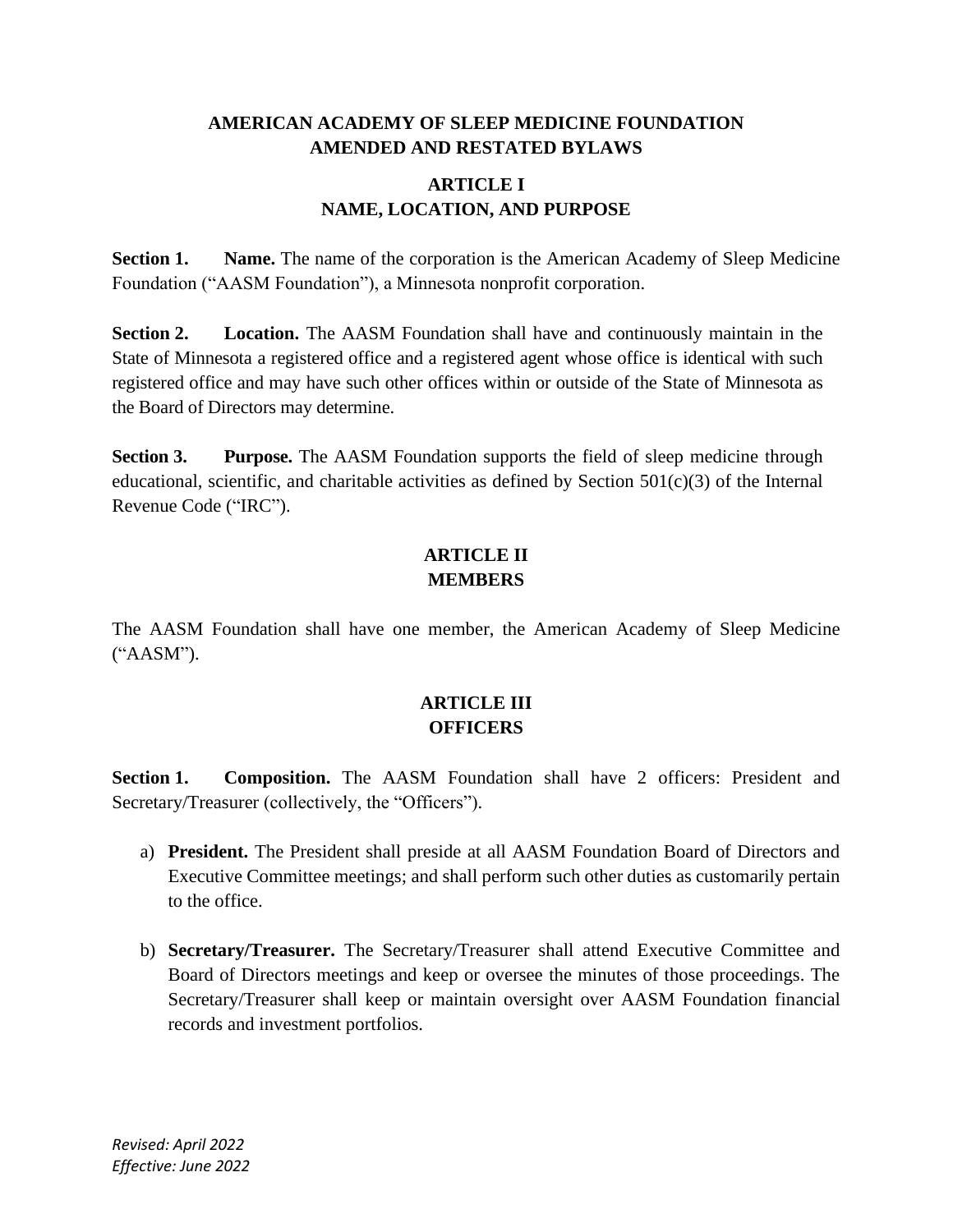**Section 2. Qualifications and Appointment.** The AASM Foundation's President shall be appointed by the AASM Foundation Board of Directors. The AASM Foundation Secretary/Treasurer shall be the individual serving from time to time as the AASM Secretary/Treasurer.

**Section 3. Term.** The President shall serve a one-year term in office or until their successors are duly appointed and take office. The President may not serve more than three (3) consecutive terms in the same office, and no two offices may be held simultaneously. The Officers' term shall commence at the time of transition of offices during the AASM Annual Membership Meeting following their appointment and conclude at the time of transition of offices during the next AASM Annual Membership Meeting (or until their successors are duly appointed, qualified, and take office).

**Section 4. Vacancy in Office of President.** The office of AASM Foundation President shall be filled by the AASM Foundation Board of Directors at any AASM Foundation Board meeting. The individual appointed to fill the AASM Foundation President vacancy shall complete the unexpired term of their predecessor as needed, as well as a one-year term as AASM Foundation President.

### **ARTICLE IV BOARD OF DIRECTORS**

**Section 1. Authority and Responsibility.** The affairs of the AASM Foundation shall be managed by its Board of Directors, which shall direct the AASM Foundation and determine its policies. The Board of Directors may adopt rules and regulations and appoint agents as necessary. No officer or director may encumber the AASM Foundation with indebtedness or assume any financial obligation in the name of the AASM Foundation without prior authorization of the Board of Directors.

**Section 2. Composition and Term of Office.** The voting members of the Board of Directors shall consist of five-to-seven (5-7) then current AASM Board of Directors members and three-tofive (3-5) Directors appointed by the AASM Board of Directors. The majority of the Board of Directors shall be comprised of then current AASM Board of Directors members. The AASM Secretary/Treasurer shall serve as the AASM Foundation Secretary/Treasurer. The AASM President-Elect shall serve as one of the members AASM Foundation Board of Directors. The AASM President and Executive Director shall be *ex-officio* members, without vote, of the AASM Foundation Board of Directors. AASM Foundation Board of Directors shall serve a three-year term in office or until their successors are duly appointed and take office, unless appointed to serve an unexpired term, in which case they shall serve the unexpired portion of the term. A Director shall be eligible for reappointment for not more than one (1) additional consecutive term, with the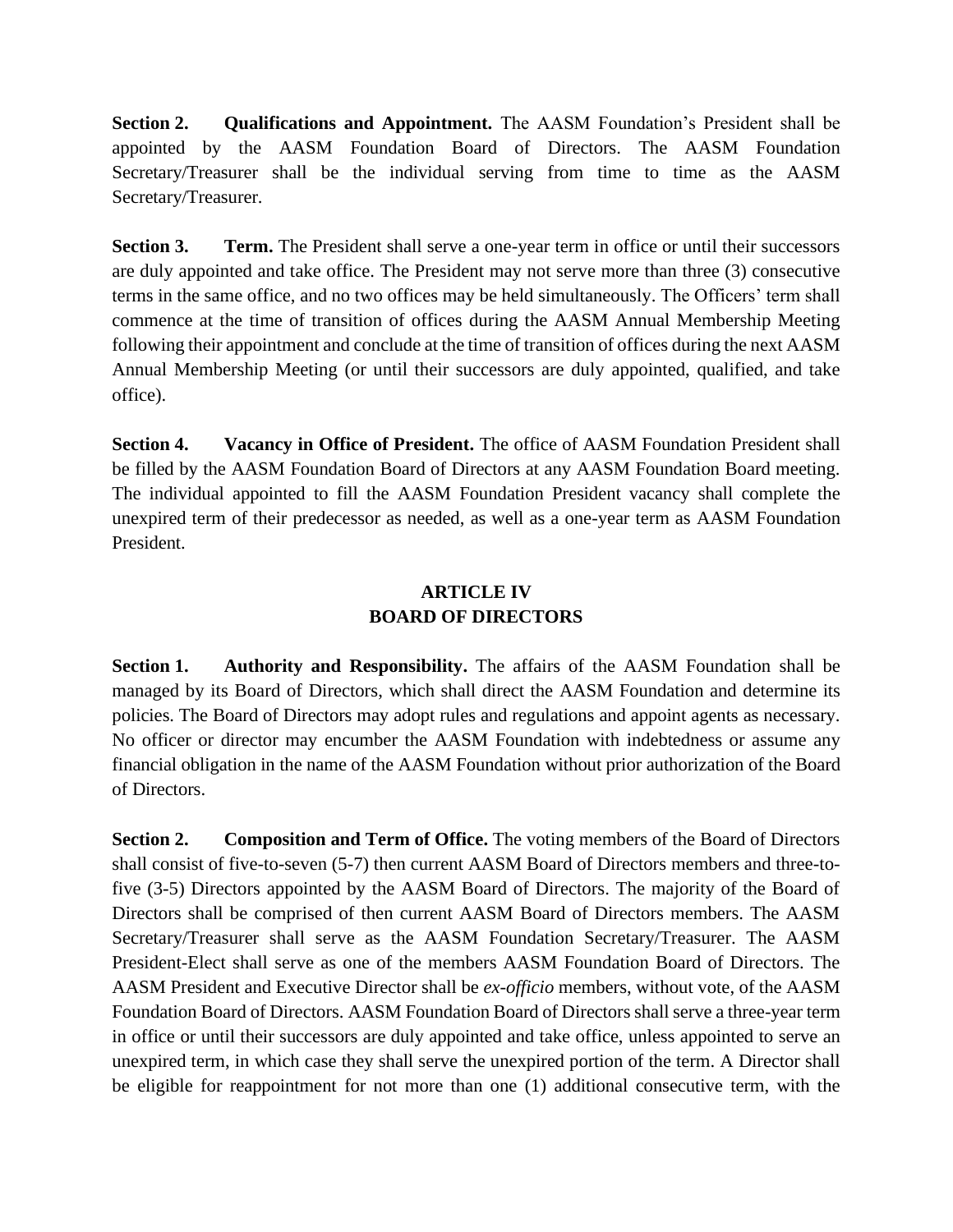exception that a Director appointed to serve an unexpired term of one (1) year or less shall be eligible for reappointment to not more than two (2) additional consecutive terms. For AASM Board of Directors members who serve on the AASM Foundation Board of Directors, the AASM Foundation Board of Directors term will expire at the end of their AASM Board of Directors term or their AASM Foundation Board of Directors term, whichever comes first, unless they are appointed to the role of AASM Foundation President. The Director's terms shall commence at the time of transition of offices during the AASM Annual Membership Meeting following their appointment.

**Section 3. Qualifications.** Directors shall be automatically disqualified from service on the Board of Directors if they have a level 1 conflict of interest as defined by AASM Foundation policies.

**Section 4. Appointments.** On an annual basis, the AASM Foundation Executive Committee shall recommend a candidate for each open position or vacancy for Officer (as defined by Article IV) and/or Director. After receiving recommendations from the Executive Committee, the AASM Board of Directors shall approve one (1) nominee for each applicable appointed office, except for the office of the President, which is approved by the AASM Foundation Board of Directors.

#### **Section 5. Meetings.**

- a) **Annual Meeting.** The annual meeting of the AASM Foundation is held in conjunction with the annual meeting of the AASM.
- b) **Regular Meetings***.* The AASM Foundation Board of Directors shall hold regular in-person meetings at such time and place as they determine. Notices for regular meetings shall specify the location, date, and time of the meeting and shall be communicated to each Officer and Director at least thirty (30) days prior to that meeting date.
- c) **Special Meetings.** Special meetings may be called at any time by the President or at the request of three (3) Officers/Directors. Notice for special meetings shall be given at least five (5) days prior and may be delivered personally, by mail, facsimile, or email to each Officer and Director at their address on record. The business to be transacted at any special meeting of the Board of Directors shall be specified in the meeting notice. Additional agenda items may be proposed and considered by a motion of any Officer or Director at the meeting.
- d) **Meetings by Other Means.** Any action to be taken at a Board of Directors meeting, may be taken on a conference call or by other means that allow communication with each other in a remote synchronous fashion. Participation shall constitute presence at the meeting. Any meeting to be held by these other means may be held upon a minimum of twenty-four (24) hours prior notice.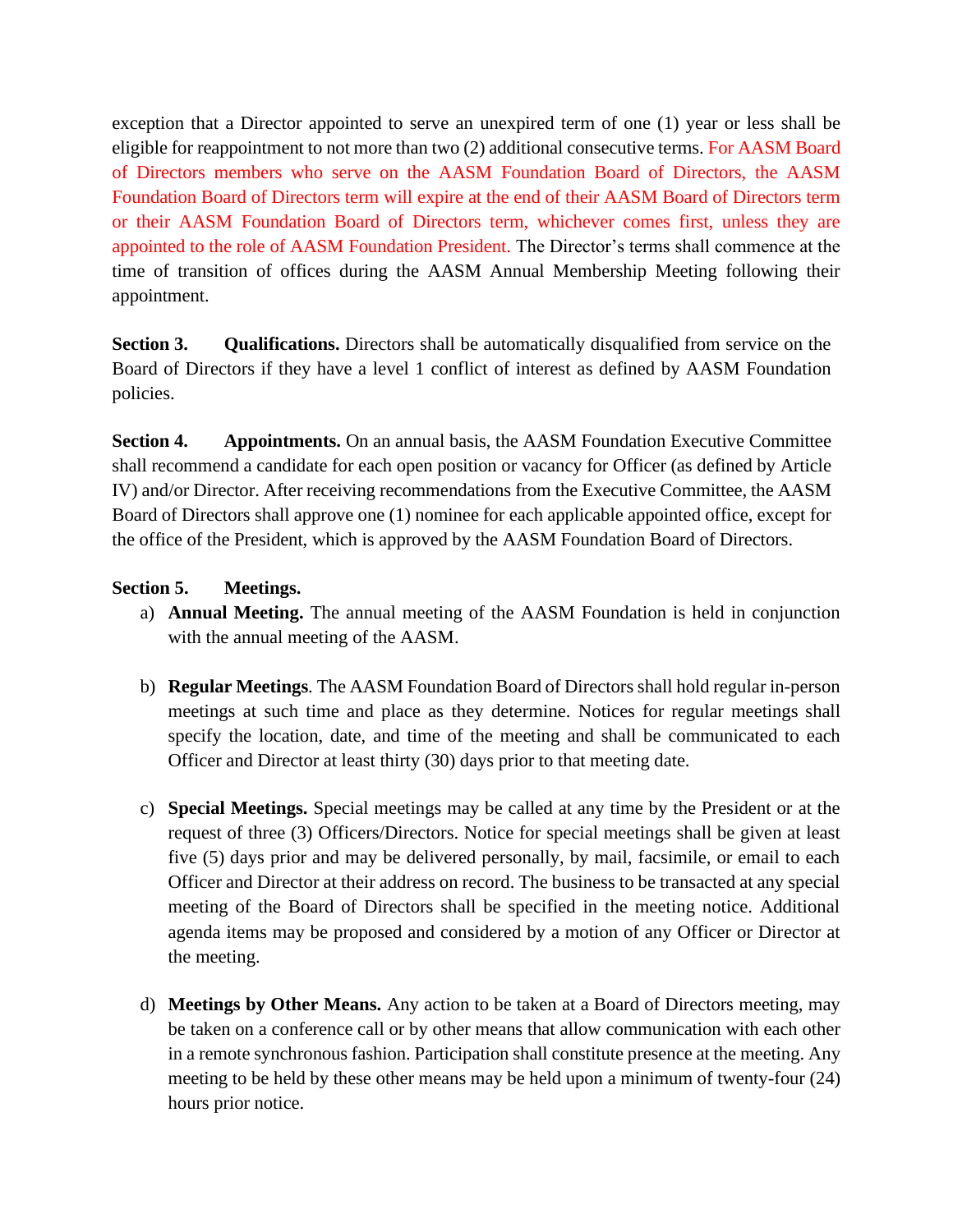**Section 6. Quorum.** A majority of the AASM Foundation Board of Directors shall constitute a quorum at any of its meetings.

**Section 7. Manner of Acting.** A decision of the majority of the Board of Directors present at a duly called meeting, at which a quorum is established, shall be the act of the AASM Foundation Board of Directors unless the act of a greater number is required by law, the Articles of Incorporation, these Bylaws, or the policies of the AASM Foundation.

**Section 8. Action Without a Meeting.** Any action requiring a vote of the Board of Directors may be taken without a meeting if approved unanimously through electronic means or otherwise in writing.

**Section 9. Absences.** Three (3) consecutive unexcused absences from a Board meeting shall be interpreted as resignation from the Board of Directors unless otherwise excused by the Board of Directors.

**Section 10. • Reports.** The Board of Directors shall present to AASM an annual report of the general status of the AASM Foundation.

**Section 11. Resignation and Removal.** Any Officer or Director may resign by giving written notice to the Board of Directors. Resignations shall take effect immediately unless a later time is specified. Any Officer or Director may be removed in accordance with the provisions set forth in the Minnesota Nonprofit Corporation Act ("Act") with or without cause whenever the best interests of the AASM Foundation would be served by such removal.

# **ARTICLE V COMMITTEES**

#### **Section 1. Executive Committee.**

- a) **Composition and Term.** The Executive Committee consists of the President of the AASM Foundation, President-elect of the AASM, Secretary/Treasurer of the AASM Foundation, and two (2) At-large members of the AASM Foundation Board of Directors that are appointed by the AASM Foundation Board of Directors. At-large members of the Executive Committee shall serve a one-year term unless otherwise specified, or until their successors are duly appointed, and may not serve more than three (3) consecutive terms.
- b) **Purpose**. The Executive Committee meets regularly to make decisions and conduct business between meetings of the Board of Directors. Such decisions may not be contrary to established policy as previously determined by the Board of Directors and must be reported to the Board of Directors at subsequent meetings. The Executive Committee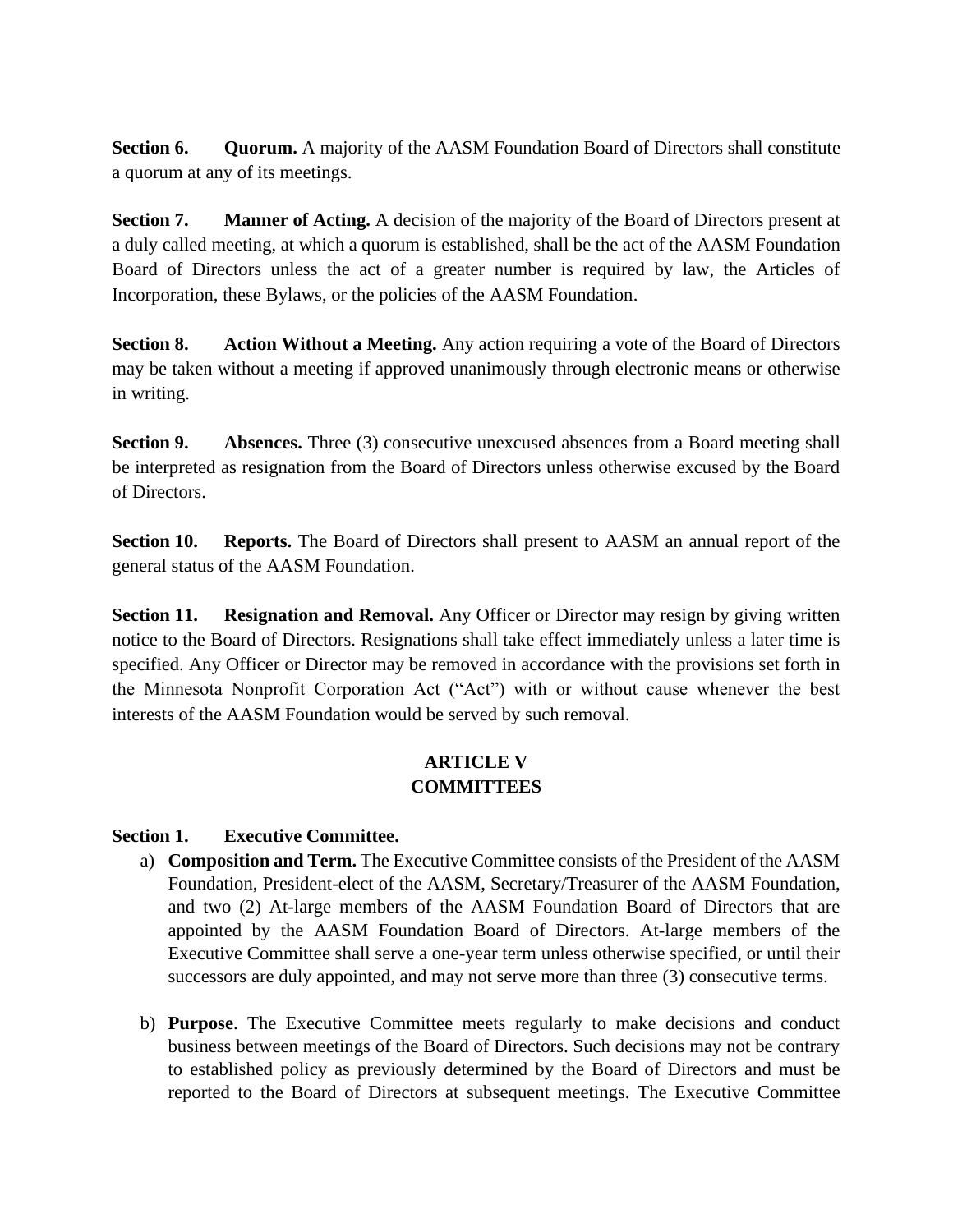reviews member nominations for the Directors and presents their recommendations to the Board of Directors. The Executive Committee approves appointments of members to AASM Foundation standing committees based on a call for volunteers sent to the general AASM membership via multiple communication platforms.

c) **Meetings and Quorum.** Meeting dates and times shall be determined by the President and majority shall constitute a quorum.

**Section 2. Board of Directors Committees.** The Board of Directors may establish and appoint committees of the Board of Directors as needs dictate. These committees do not have the authority to act on behalf of the Board of Directors. Each Board of Directors Committee consists of no fewer than 3 and no more than 5 members.

**Section 3. Advisory Panels and Councils.** The Board of Directors may establish Advisory Panels and Councils as it deems necessary. The Board of Directors shall establish the purpose as deemed appropriate and in the best interest of the AASM Foundation. Members may be appointed by the Executive Committee.

**Section 4.** Other Committees. The Board of Directors may establish standing and ad-hoc committees as deemed necessary to support the AASM Foundation's purpose.

- a) **Establishment and Dissolution.** The AASM Foundation Board of Directors is responsible for establishing and dissolving committees as it deems necessary to support the AASM Foundation's purpose.
- b) **Composition.** The members and Chair of all committee shall be decided by the Executive Committee. The Executive Committee will have the right to enlarge the committee, appoint consultants, remove any member, and fill any vacancy. No Officer or Director of the AASM Foundation may serve as Chair of any standing or ad-hoc committees. In those instances of subcommittees, the subcommittee Chair must also be a member of the parent committee.
- c) **Term.**
	- i. **Standing Committees.** Members of standing committees shall serve a one-year term unless otherwise specified. No member of a standing committee may serve more than three (3) consecutive years on the same committee, but an individual may serve three (3) additional years if appointed as a Chair or Vice Chair, and an additional three (3) years as a subcommittee Chair. An individual may continue to serve as a consultant (without vote) if it is believed the individual has special expertise that would continue to help the committee beyond the individual's term.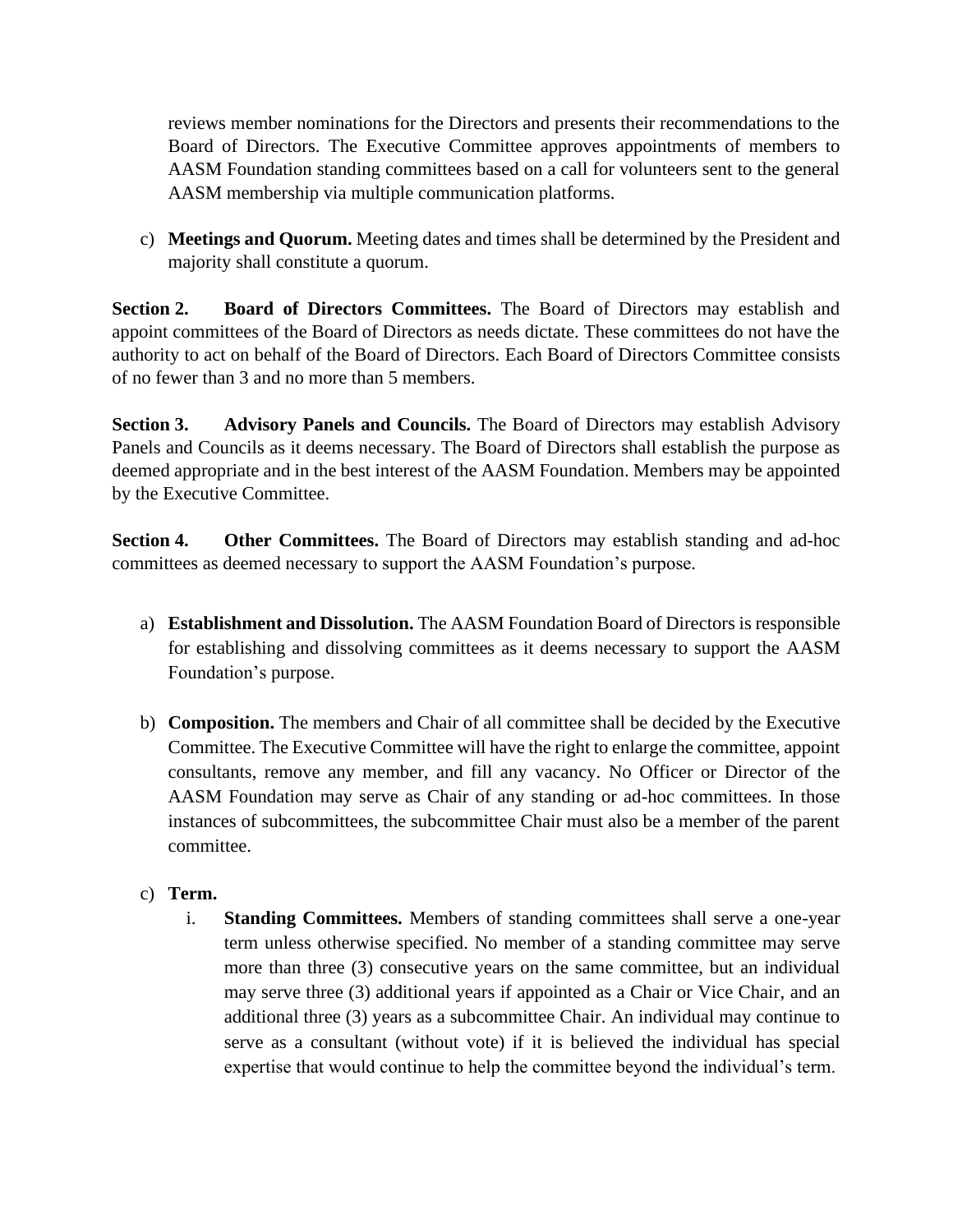- ii. **Ad-hoc Committees.** Ad-hoc committees terminate upon completion of the committee charge.
- d) **Meetings and Quorum.** Meeting dates and times shall be determined by the Chair, and a majority shall constitute a quorum.
- e) **Duties and Responsibilities.** The authority establishing each committee shall be responsible for the committee's mandate. Such mandate shall be tendered to the committee in writing by the appointing authority. All committees report to and are subject to the authority of the Board of Directors.
- f) **Vacancies.** Vacancies shall be filled by the Executive Committee or Board of Directors.
- g) **Procedures.** Committees have authority to make rules governing their procedures, subject to these Bylaws, applicable AASM Foundation policies, the directives of the appointing authority, and the approval of the Board of Directors.
- h) **Reports.** Each committee shall be responsible for periodic reports to the Board of Directors of its activities, findings, recommendations, or progress to the appointing authority.
- i) **Ex-officio Members.** The AASM Foundation President and Executive Director shall be *ex-officio* members, without vote, of all committees.

# **ARTICLE VI FINANCE**

**Section 1. Contracts.** The AASM Foundation Board of Directors may authorize any Officer(s) or agent(s) of the AASM Foundation, in addition to the Officers so authorized by these Bylaws, to enter into any contract or execute and deliver any instrument in the name of and on behalf of the AASM Foundation, and such authority may be general or confined to specific instances.

**Section 2. Payments of Indebtedness.** All checks, drafts, or other payment orders, notes, or other evidence of indebtedness issued in the name of the AASM Foundation shall be signed by such Officer(s) or agent(s) of the AASM Foundation, and in such manner as determined by the AASM Foundation Board of Directors. In the absence of such determination by the AASM Foundation Board of Directors, such instruments shall be signed by the Secretary/Treasurer and countersigned by the President.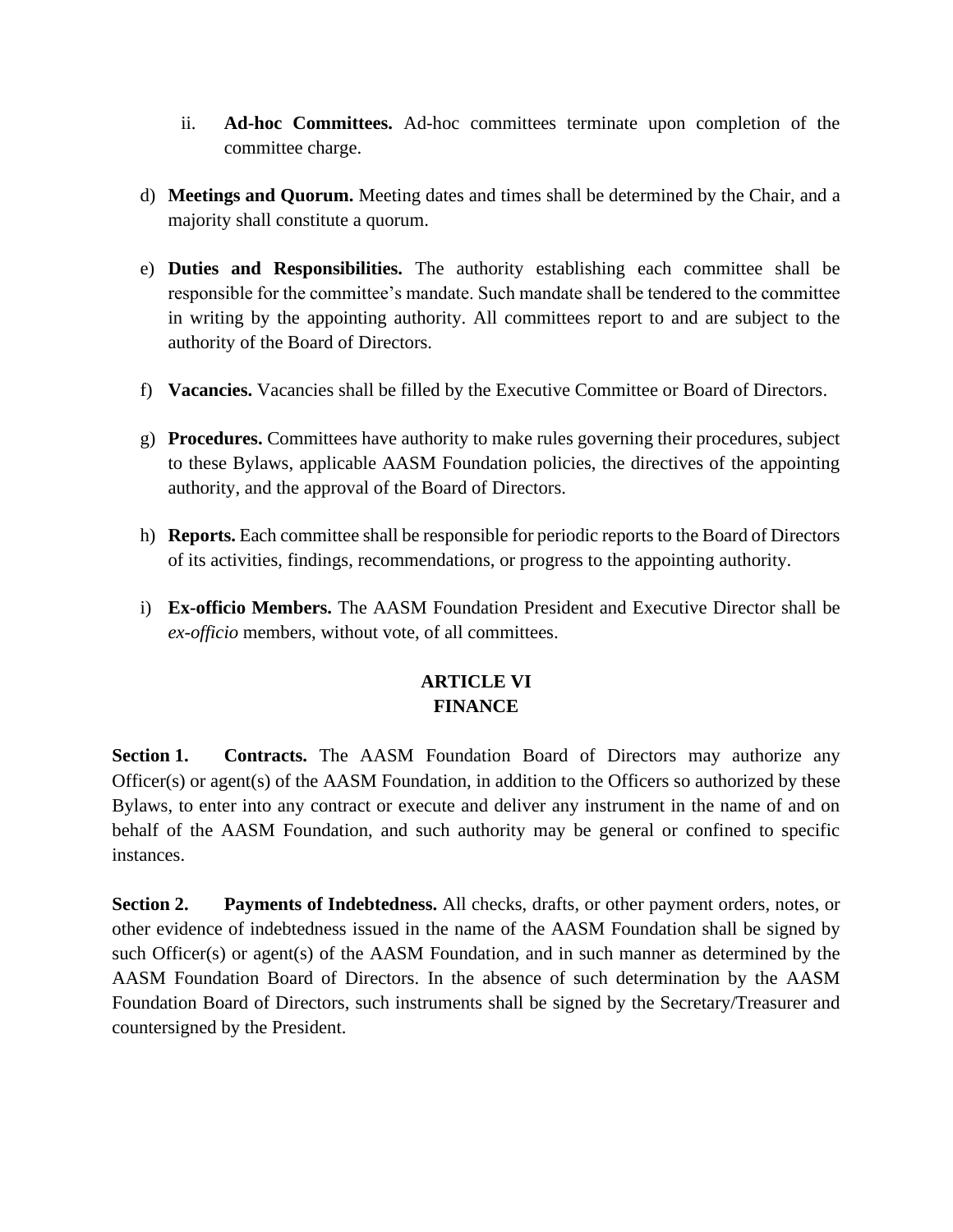**Section 3. Deposits.** All AASM Foundation funds shall be deposited to the credit of the AASM Foundation in banks, trust companies, and/or other depositaries selected by the AASM Foundation Board of Directors.

**Section 4. Gifts.** The AASM Foundation Board of Directors may accept, on behalf of the AASM Foundation, any contribution, gift, bequest or device for the AASM Foundation's general purposes or for any special purpose.

**Section 5. Books and Records.** The AASM Foundation shall keep correct and complete books and records of account, keep minutes of the proceedings of its Board of Directors and committees having any authority of the Board of Directors, and shall keep, at its principal office, a record of the Board of Directors' names and addresses. All AASM Foundation books and records may be inspected by any Director, for any proper purpose, at any reasonable time.

**Section 6. Fiscal Year.** The AASM Foundation's fiscal year is January 1 to December 31, or such other period as may be determined by the Board of Directors.

# **ARTICLE VII EXECUTIVE DIRECTOR**

The administrative and day-to-day operations of the AASM Foundation is the responsibility of a salaried staff head. The salaried staff head may have the title of "Executive Director." The Executive Director is authorized to execute contracts on behalf of AASM Foundation and as approved by the Board of Directors. The Executive Director carries out other duties specified by the Board of Directors. The Executive Director shall attend and participate in (without vote) all Board of Directors and Executive Committee meetings except those held in executive session unless otherwise requested by the President and/or Board of Directors.

# **ARTICLE VIII INDEMNIFICATION**

The AASM Foundation's current and former officers and directors (each, an "indemnified party") shall not be personally liable for an act or omission by that person if the act or omission was in good faith, was within the scope of the person's responsibilities as an officer or director and did not constitute willful or reckless misconduct or other prohibited action specified in the Act. The AASM Foundation shall (1) indemnify any indemnified party who is a party, or threatened to be made a party, to any lawsuit, proceeding or action, whether civil, criminal, administrative, or investigatory, by reason of representing, serving, or acting on behalf of the AASM Foundation or its Board of Directors, for all expenses, attorneys' fees, judgments, fines, or settlements to the full extent permitted by the Act and in accordance with the provisions of this Article and (2) be entitled to purchase insurance for such indemnification to the full extent of the law.